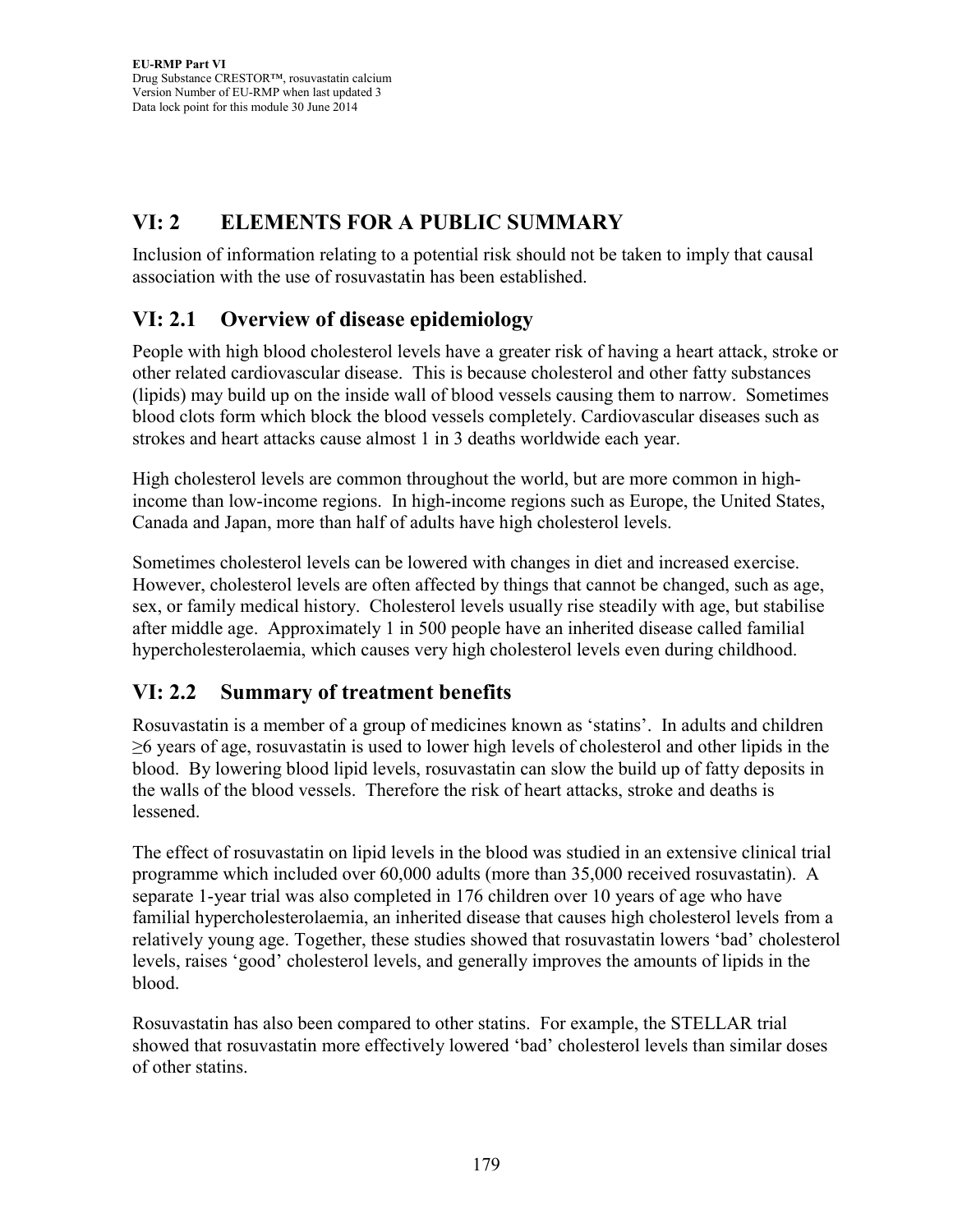To study whether rosuvastatin reduces the build-up of fatty deposits in blood vessels, the METEOR trial studied the effect of rosuvastatin on the thickness of blood vessel walls in the necks of 985 patients with moderately high cholesterol levels. Rosuvastatin treatment for 2 years slowed or delayed the thickening of the blood vessel wall caused by fatty deposits.

The ability of rosuvastatin to prevent death, stroke, heart attacks, and other related cardiovascular diseases was studied in the JUPITER trial. This trial included more than 17000 patients who had normal cholesterol levels, but who had other risk factors for developing cardiovascular disease. Rosuvastatin almost halved the number of cardiovascular-related deaths, stroke and heart attacks compared to placebo and reduced the total number of deaths by 20%.

## **VI: 2.3 Unknowns relating to treatment benefits**

The clinical trial programme included a broad range of individuals. Most of the patients/subjects were adult Caucasians (Whites). There is no evidence to suggest that results would be different in non-Caucasians. In children 6 to 17 years of age, the long-term safety and tolerability of rosuvastatin have been studied for up to 2 years. The safety and efficacy of use in children younger than 6 years of age has not been studied.

## **VI: 2.4 Summary of safety concerns**

This section presents a summary of important identified risks, important potential risks and missing information, these are defined as follows:

An important identified risk is an untoward event for which there is enough evidence for it to be linked with the medicine of interest, and where the possibility of that event occurring could lessen the potential benefits of taking the medicine.

An important potential risk is an untoward occurrence for which there is some reason for suspicion of a link with the medicine of interest but where this link has not been confirmed.

Missing information is information about the safety of a medicine which is not available when the medicine was approved for sale. This may represent a gap in the ability to predict the safety of the medicine on particular topics after the medicine has been approved.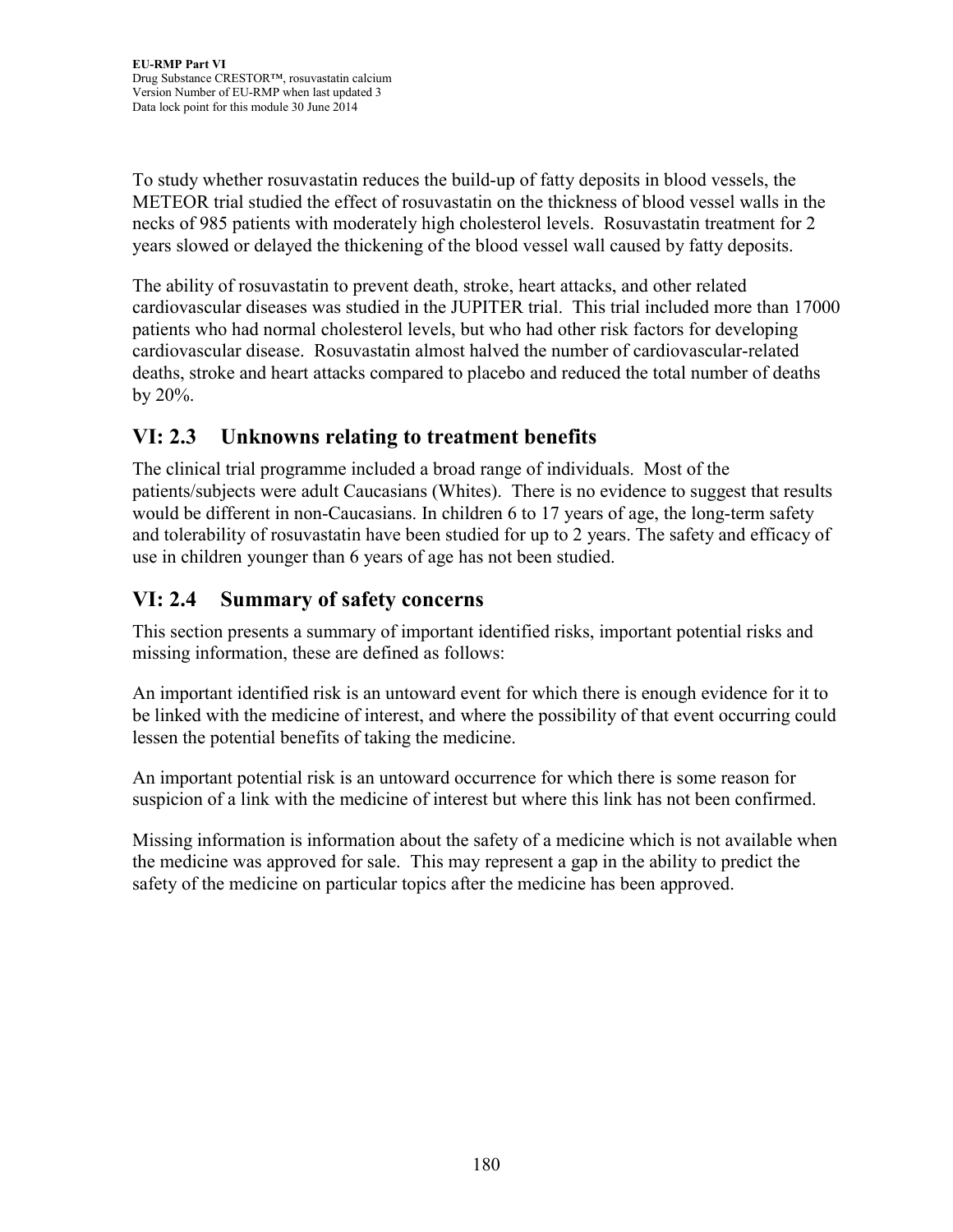| <b>Risk</b>                                                                                                                                                                                                                                                                                                                                                                                                                   | What is known                                                                                                                                                                                                                                                                                                                                                                                                                                                                                                                                                                                                                                                                                                                                                                                                          | Preventability                                                                                                                                                                                                                                                                                                                                                                                                                                                                                                                                                                                                                                                                                                                                                                                                                                                       |
|-------------------------------------------------------------------------------------------------------------------------------------------------------------------------------------------------------------------------------------------------------------------------------------------------------------------------------------------------------------------------------------------------------------------------------|------------------------------------------------------------------------------------------------------------------------------------------------------------------------------------------------------------------------------------------------------------------------------------------------------------------------------------------------------------------------------------------------------------------------------------------------------------------------------------------------------------------------------------------------------------------------------------------------------------------------------------------------------------------------------------------------------------------------------------------------------------------------------------------------------------------------|----------------------------------------------------------------------------------------------------------------------------------------------------------------------------------------------------------------------------------------------------------------------------------------------------------------------------------------------------------------------------------------------------------------------------------------------------------------------------------------------------------------------------------------------------------------------------------------------------------------------------------------------------------------------------------------------------------------------------------------------------------------------------------------------------------------------------------------------------------------------|
| Muscle effects including<br>potentially life threatening<br>muscle damage<br>(rhabdomyolysis) and other<br>muscle problems such as<br>muscular weakness (myopathy),<br>muscle inflammation (myositis),<br>muscle pain (myalgia),<br>increased creatine kinase in the<br>urine (an enzyme released by<br>damaged muscles) and the<br>presence of myoglobin (carries<br>oxygen in the muscles) in the<br>urine (myoglobinuria). | As with other statins, some<br>people experience unpleasant<br>muscle side effects during<br>rosuvastatin treatment. Muscle<br>pain is common (between 1 in<br>100 and 1 in 10 patients) and<br>muscle weakness, muscle<br>inflammation or rhabdomyolysis<br>are rare (between 1 in 10,000<br>and 1 in 1,000 patients).<br>Rhabdomyolysis develops when<br>the muscle fibers are damaged<br>and the myoglobin inside the<br>muscle fibers leaks into the<br>blood. Myoglobin can harm the<br>kidneys and can cause severe<br>kidney damage. Symptoms of<br>rhabdomyolysis include<br>unusually dark coloured urine,<br>decreased urine, and muscle<br>ache, weakness or stiffness.<br>Rhabdomyolysis can be treated,<br>but if it is unrecognised or<br>aggressive, it is a potentially<br>life-threatening condition. | The PIL instructs patients to<br>inform their doctor or<br>pharmacist if they have had<br>repeated or unexplained muscle<br>aches or pains, a personal or<br>family history of muscle<br>problems, or a previous history<br>of muscle problems when taking<br>other cholesterol-lowering<br>medicines. Patients should not<br>to take rosvustatin if they have<br>repeated or unexplained muscle<br>aches or pains.<br>Prescribing information informs<br>doctors that rosuvastatin should<br>be prescribed with caution in<br>patients who have a higher risk<br>of developing muscle problems<br>and patients developing any<br>signs or symptoms suggestive of<br>muscle problems should have<br>blood tests to determine whether<br>treatment needs to be stopped.<br>The recommended start dose in<br>patients with predisposing<br>factors to myopathy is 5 mg |

daily.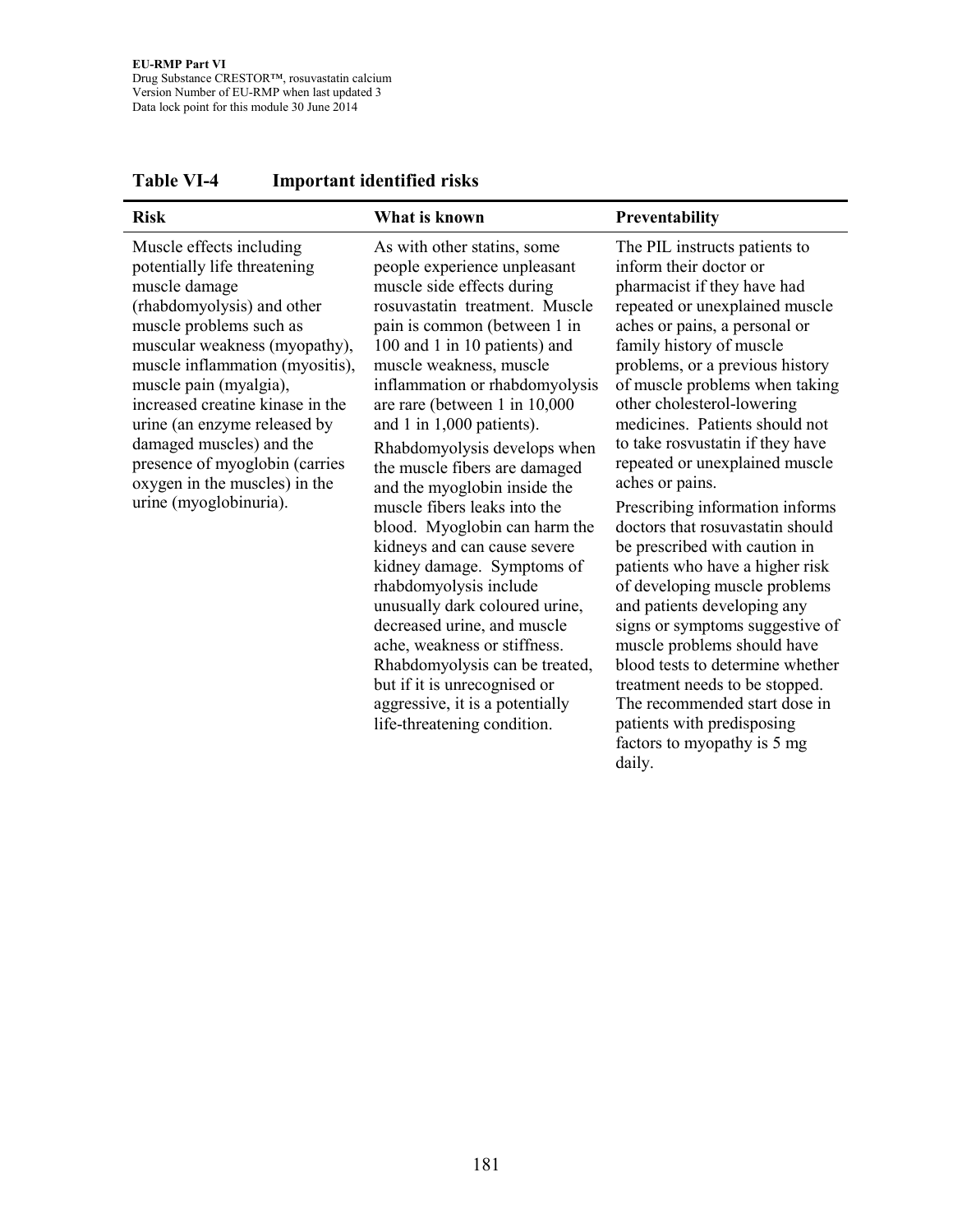| <b>Risk</b>                                                                                                                                                    | What is known                                                                                                                                                                                                                                                                                                                                                                                                                                                         | Preventability                                                                                                                                                                                                                                                                                                          |
|----------------------------------------------------------------------------------------------------------------------------------------------------------------|-----------------------------------------------------------------------------------------------------------------------------------------------------------------------------------------------------------------------------------------------------------------------------------------------------------------------------------------------------------------------------------------------------------------------------------------------------------------------|-------------------------------------------------------------------------------------------------------------------------------------------------------------------------------------------------------------------------------------------------------------------------------------------------------------------------|
| Increased levels of liver<br>enzymes in the blood (increased<br>transaminases), liver<br>inflammation (hepatitis),<br>yellowing of skin and eyes<br>(jaundice) | Increased transaminases are rare<br>(between 1 in 10000 and 1 in<br>1000 patients) and jaundice and<br>hepatitis are very rare $($ 1) in<br>10,000 patients) with<br>rosuvastatin treatment.                                                                                                                                                                                                                                                                          | The PIL instructs patients not to<br>take rosuvastatin if they<br>currently have a disease of their<br>liver. Before taking their<br>tablets, patients should tell their<br>doctor or pharmacist if they                                                                                                                |
|                                                                                                                                                                | Elevated liver enzymes in the<br>blood and/or yellow skin and<br>eyes may indicate liver damage.<br>Hepatitis is a term used to<br>describe inflammation<br>(swelling) of the liver. It can<br>occur as a result of a viral<br>infection or because the liver is<br>exposed to harmful substances<br>such as alcohol or drugs.                                                                                                                                        | have any problems with their<br>liver or regularly drink large<br>amounts of alcohol. The PIL<br>also informs patients that the<br>doctor may perform a simple<br>blood test (liver function test)<br>before and during rousvastatin<br>treatment which looks for<br>increased levels of liver<br>enzymes in the blood. |
|                                                                                                                                                                | The initial symptoms of<br>hepatitis may be similar to those<br>of the flu, and may include<br>muscle and joint pain, a high<br>temperature (fever) of $38^{\circ}$ C or<br>above, feeling or being sick,<br>headache, and occasionally<br>yellowing of the eyes and skin<br>(jaundice).<br>If the hepatitis lasts for a long<br>time, symptoms may include<br>feeling unusually tired all the<br>time, depression, jaundice or a<br>general sense of feeling unwell. | Prescribing information informs<br>doctors that rosuvastatin should<br>not be used in patients with<br>active liver disease or with<br>elevated liver enzymes. Liver<br>function tests are recommended<br>before and during treatment.                                                                                  |
| Inflammation of the pancreas<br>(pancreatitis)                                                                                                                 | Inflammation of the pancreas is<br>rare (between 1 in 10000 and 1<br>in 1000 patients) with<br>rosuvastatin treatment. The<br>inflammation is usually caused<br>by gall stones or alcohol, but<br>may also be caused by drugs.                                                                                                                                                                                                                                        | The PIL informs patients that on<br>rare occasions, some people<br>may develop a severe stomach<br>pain (inflamed pancreas).<br>Prescribing information informs<br>doctors that pancreatitis occurs<br>rarely in patients taking<br>rosuvastatin.                                                                       |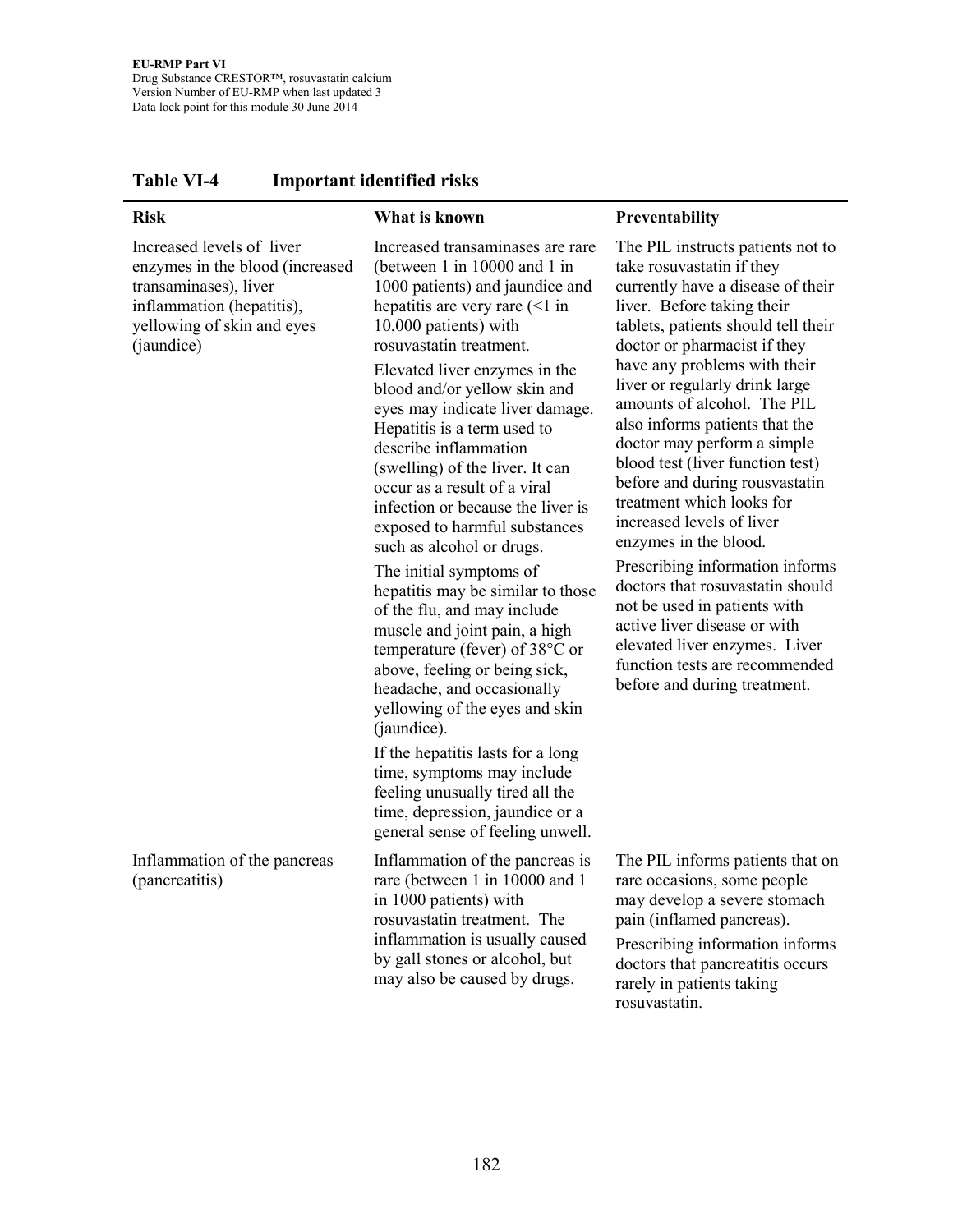| <b>Risk</b>                                                        | What is known                                                                                                                                                                                                                                                                                                                                                                  | Preventability                                                                                                                                                                                                                                                                                                                                |
|--------------------------------------------------------------------|--------------------------------------------------------------------------------------------------------------------------------------------------------------------------------------------------------------------------------------------------------------------------------------------------------------------------------------------------------------------------------|-----------------------------------------------------------------------------------------------------------------------------------------------------------------------------------------------------------------------------------------------------------------------------------------------------------------------------------------------|
| Difficulty remembering things<br>(memory loss)                     | Memory loss is very rare (less<br>than 1 in 10,000 patients) with<br>rosuvastatin treatment.                                                                                                                                                                                                                                                                                   | The PIL informs patients that<br>very rarely a few people may<br>suffer from memory loss while<br>on rosuvastatin treatment.                                                                                                                                                                                                                  |
|                                                                    |                                                                                                                                                                                                                                                                                                                                                                                | Prescribing information informs<br>doctors that memory loss occurs<br>very rarely in patients taking<br>rosuvastatin.                                                                                                                                                                                                                         |
| An increase in the amount of<br>protein in the urine (proteinuria) | Increased protein in the urine is<br>uncommon (between 1 in 100<br>and 1 in 1000 patients) with<br>rosuvastatin treatment. Although<br>proteinuria can be a sign of<br>kidney damage, in most cases it<br>returns to normal on its own.                                                                                                                                        | The PIL informs patients that an<br>increase in the amount of<br>protein in the urine has been<br>observed with rosuvastatin.<br>This usually returns to normal<br>on its own without having to<br>stop taking rosuvastatin.                                                                                                                  |
|                                                                    |                                                                                                                                                                                                                                                                                                                                                                                | Prescribing information informs<br>doctors that proteinuria has been<br>seen patients taking higher<br>doses of rosuvastatin. In most<br>cases proteinuria returns to<br>normal on its own without<br>having to stop taking<br>rosuvastatin tablets and is not<br>associated with kidney<br>problems.                                         |
| Diabetes (diabetes mellitus)                                       | Diabetes is common in the<br>general population. Diabetes<br>was reported for 1 in 10 to 1 in<br>100 patients in a major<br>rosuvastatin clinical study.<br>Patients are likely to be at risk<br>of developing diabetes if they<br>have high levels of sugars and<br>fats in their blood, are<br>overweight and have high blood<br>pressure.<br>Despite the risk of developing | The PIL informs patients that<br>they will be monitored closely if<br>they have diabetes or if they are<br>at risk of developing diabetes.<br>Prescribing information informs<br>doctors that statins raise blood<br>glucose and that some patients<br>at a high risk of developing<br>diabetes may need to be<br>monitored with blood tests. |
|                                                                    | diabetes on statin treatment, the<br>benefits still outweigh the risks.                                                                                                                                                                                                                                                                                                        |                                                                                                                                                                                                                                                                                                                                               |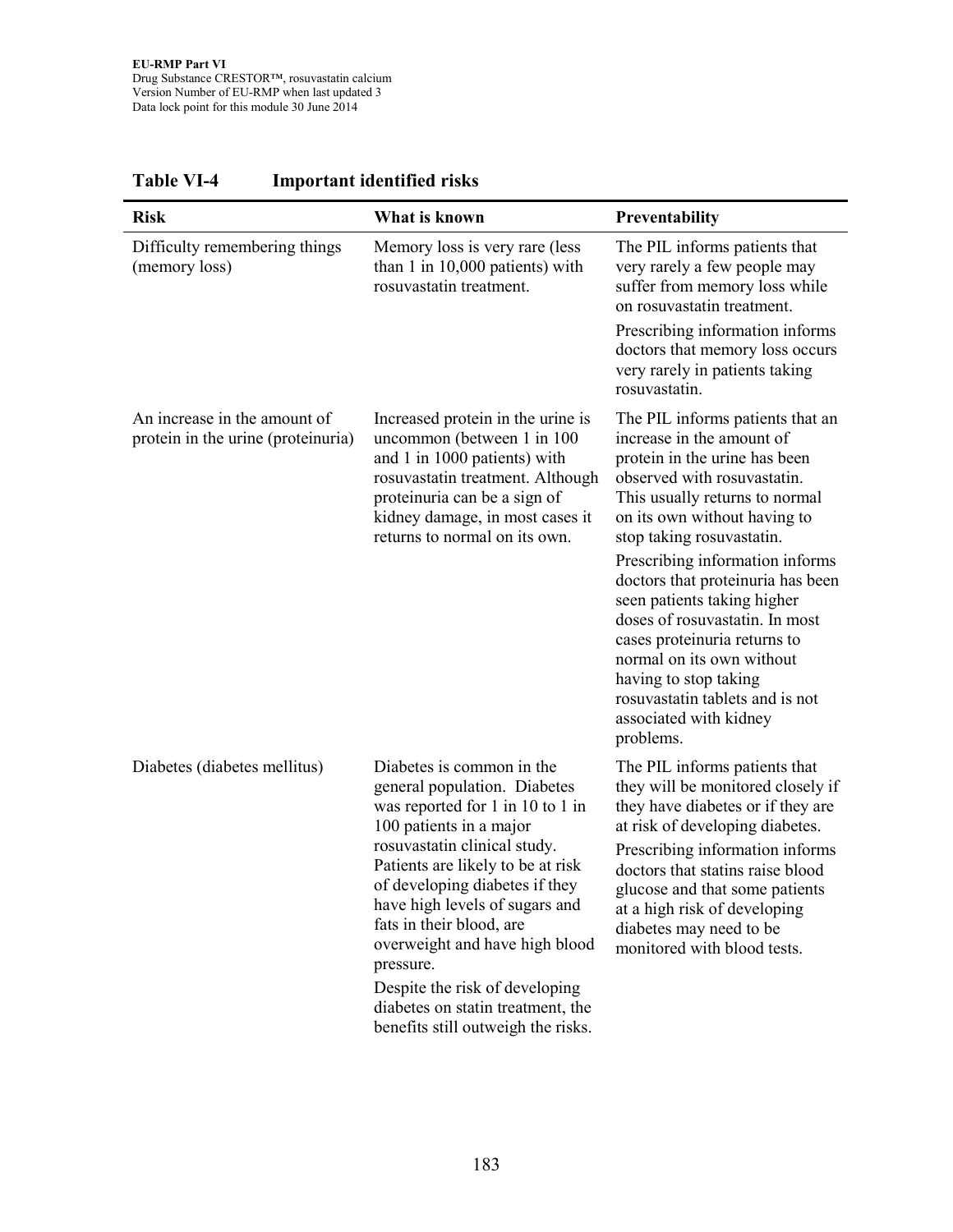| <b>Risk</b>                                                                             | What is known                                                                                                                                                                                                                                                                                                                                                                                                                                                                                                                                                                                                                                                                                                                    | Preventability                                                                                                                                              |
|-----------------------------------------------------------------------------------------|----------------------------------------------------------------------------------------------------------------------------------------------------------------------------------------------------------------------------------------------------------------------------------------------------------------------------------------------------------------------------------------------------------------------------------------------------------------------------------------------------------------------------------------------------------------------------------------------------------------------------------------------------------------------------------------------------------------------------------|-------------------------------------------------------------------------------------------------------------------------------------------------------------|
| Low mood (depression)                                                                   | Depression may affect people<br>during rosuvastatin treatment,<br>but the frequency is unknown.                                                                                                                                                                                                                                                                                                                                                                                                                                                                                                                                                                                                                                  | The PIL informs patients about<br>the risk of developing<br>depression and that the                                                                         |
|                                                                                         | Depression affects people in<br>different ways and can cause a<br>wide variety of symptoms. They<br>range from feelings of sadness<br>and hopelessness, to losing<br>interest in the things you used to<br>enjoy and feeling very tearful.<br>People with depression may also<br>have symptoms of anxiety.<br>Depression may cause other<br>symptoms such as feeling<br>constantly tired, sleeping badly,<br>having no appetite or sex drive,<br>and complaining of various<br>aches and pains. The severity of<br>the symptoms can vary. At its<br>mildest, you may simply feel<br>persistently low in spirit, while<br>at its most severe depression can<br>make you feel suicidal and that<br>life is no longer worth living. | frequency is unknown.<br>Prescribing information informs<br>doctors about the risk of<br>developing depression and that<br>the frequency is unknown.        |
| Problems sleeping, nightmares<br>(sleep disorders including<br>insomnia and nightmares) | Sleep disorders may affect<br>people during rosuvastatin<br>treatment, but the frequency is<br>unknown.<br>Sleep disorders can lead to poor<br>memory, depression, irritability,<br>an increased risk of heart<br>disease, and poor attention<br>which increases the risk of<br>accidents.                                                                                                                                                                                                                                                                                                                                                                                                                                       | The PIL informs patients about<br>the risk of developing sleep<br>disorders.<br>The PIL informs doctors about<br>the risk of developing sleep<br>disorders. |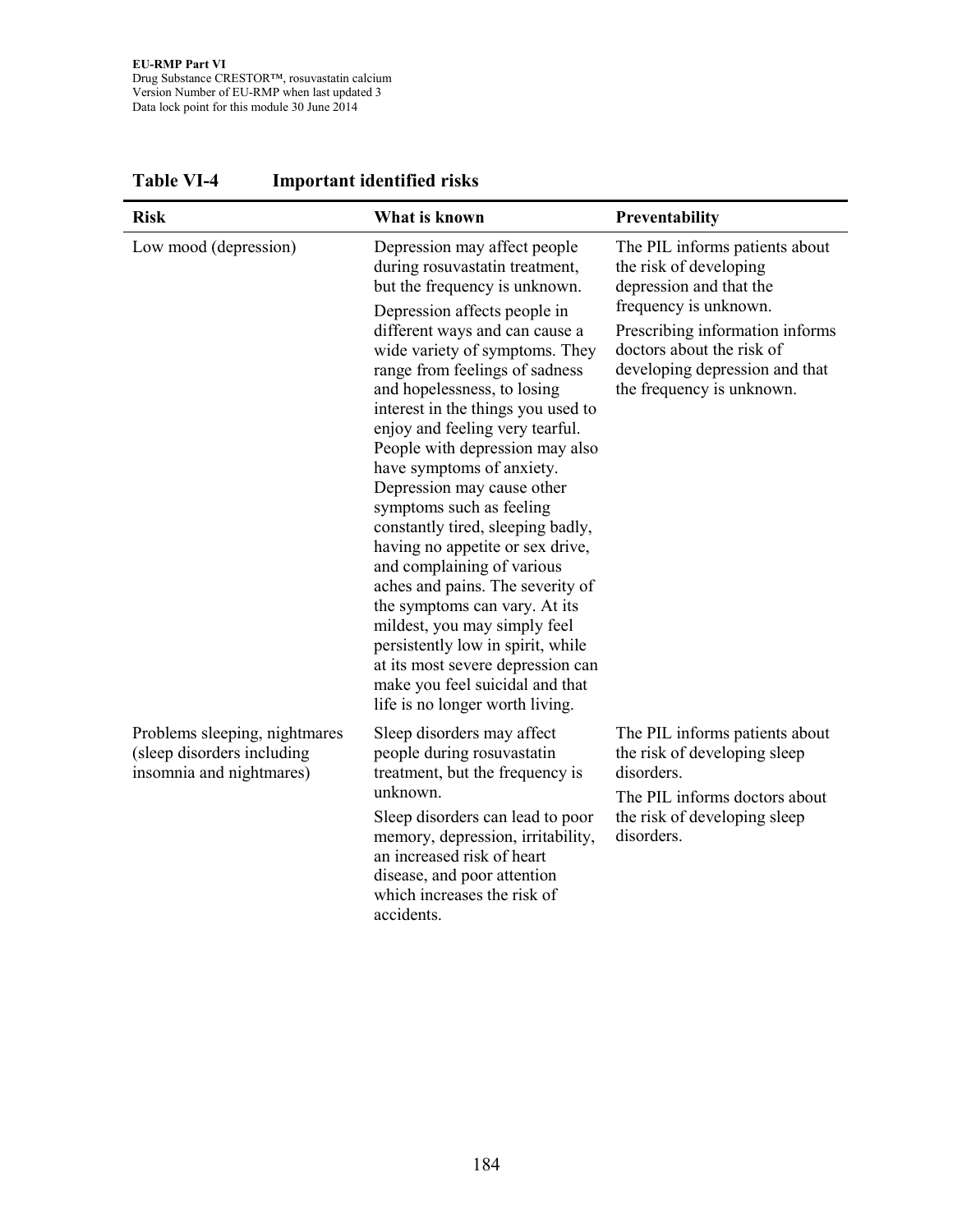| <b>Risk</b>                                                                                    | What is known                                                                                                                                                                                                                                                                                                                                                                                                                                                                                                                                                          | Preventability                                                                                                                                                                                                                                                            |
|------------------------------------------------------------------------------------------------|------------------------------------------------------------------------------------------------------------------------------------------------------------------------------------------------------------------------------------------------------------------------------------------------------------------------------------------------------------------------------------------------------------------------------------------------------------------------------------------------------------------------------------------------------------------------|---------------------------------------------------------------------------------------------------------------------------------------------------------------------------------------------------------------------------------------------------------------------------|
| Muscle weakness caused by an<br>autoimmune response (immune-<br>mediated necrotising myopathy) | There have been rare reports of<br>immune-mediated necrotizing<br>myopathy in subjects using<br>statins, including rosuvastatin.<br>This is a condition in which the<br>body's defense system against<br>infections and other foreign<br>material entering the body (the<br>immune system) instead reacts<br>to and attacks normal muscle<br>tissue, which causes muscle<br>damage, pain and weakness.<br>This condition may persist after<br>stopping the statin, and if so<br>requires treatment with specific<br>drugs to counteract the<br>immunological reaction. | The PIL informs patients of the<br>risk of muscle effects (see<br>description in Skeletal muscle<br>effects above).<br>Prescribing information informs<br>doctors of the reports of an<br>immune-mediated necrotising<br>myopathy with rosuvastatin, and<br>its symptoms. |
| Decreased number of platelets<br>in the blood (thrombocytopenia/<br>decreased platelet count)  | A decrease in the number of<br>platelets in the blood may occur<br>during rosuvastatin treatment,<br>but the frequency is unknown.<br>People with thrombocytopenia<br>may bleed or bruise easily.                                                                                                                                                                                                                                                                                                                                                                      | Prescribing information informs<br>doctors about the risk of<br>developing low platelet count.                                                                                                                                                                            |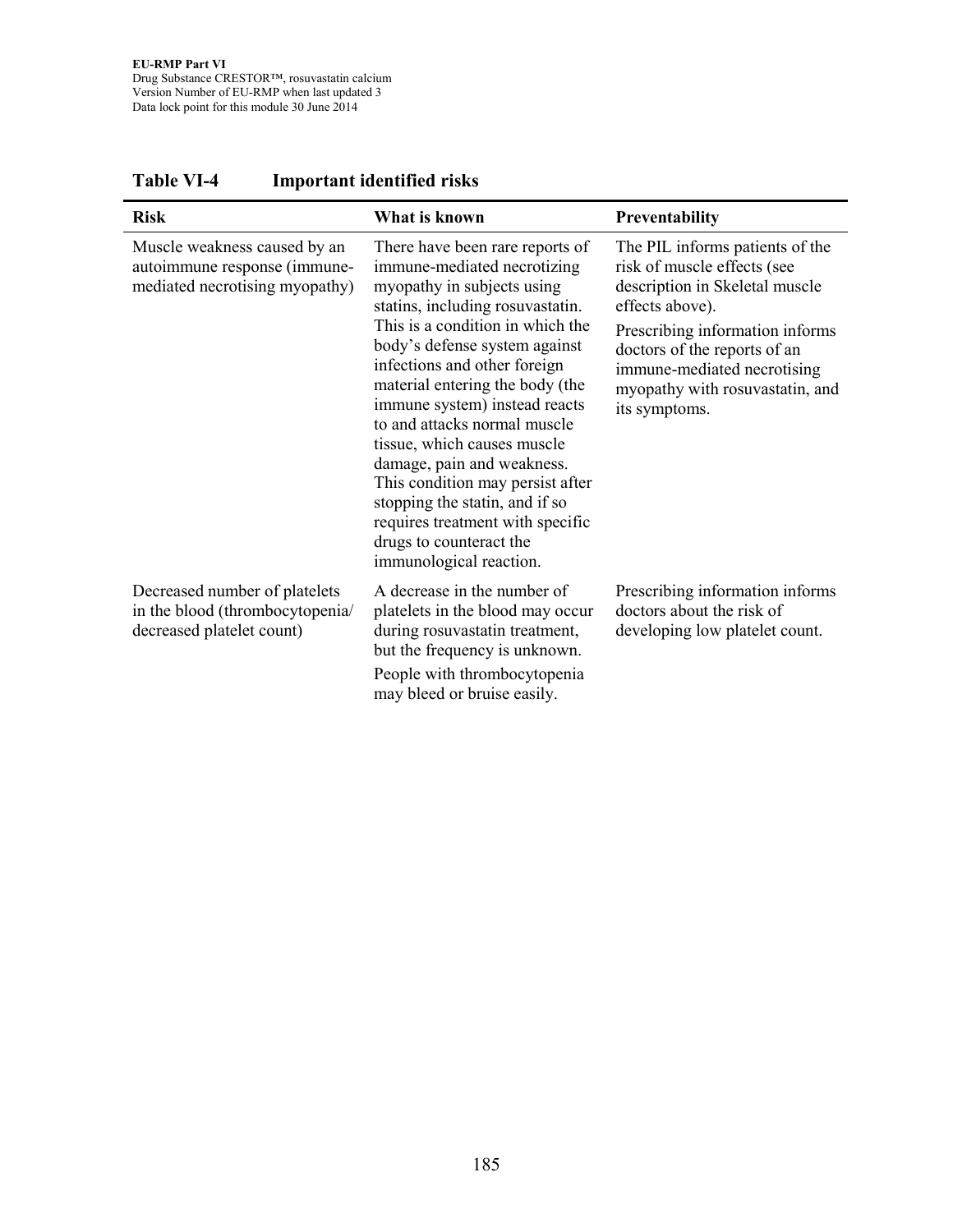| <b>Risk</b>                                                                         | What is known                                                                                                                                                                                                                                                                                                                                                                                                                                                                                                                                                             | Preventability                                                                                                                                                                                    |
|-------------------------------------------------------------------------------------|---------------------------------------------------------------------------------------------------------------------------------------------------------------------------------------------------------------------------------------------------------------------------------------------------------------------------------------------------------------------------------------------------------------------------------------------------------------------------------------------------------------------------------------------------------------------------|---------------------------------------------------------------------------------------------------------------------------------------------------------------------------------------------------|
| Severe skin reactions (Stevens-<br>Johnson syndrome/ Toxic<br>epidermal necrolysis) | Stevens-Johnson syndrome or<br>toxic epidermal necrolysis may<br>occur during rosuvastatin<br>treatment but the frequency is<br>unknown.<br>Stevens-Johnson syndrome<br>usually begins with fever, sore<br>throat, and tiredness. Ulcers and<br>other lesions begin to appear in<br>the mucous membranes lining<br>the mouth and lips but also in<br>the genital and anal regions.<br>Those in the mouth are usually<br>extremely painful and reduce<br>the patient's ability to eat or<br>drink. Conjunctivitis (redness<br>and soreness) of the eyes may<br>also occur. | The PIL informs patients about<br>the risk of developing Stevens-<br>Johnson syndrome.<br>Prescribing information informs<br>doctors about the risk of<br>developing Stevens-Johnson<br>syndrome. |
|                                                                                     | A rash of round lesions about an<br>inch (2-3cm) may spread across<br>the face, trunk, arms and legs,<br>and soles of the feet.                                                                                                                                                                                                                                                                                                                                                                                                                                           |                                                                                                                                                                                                   |
|                                                                                     | The reaction may then develop<br>into a more severe form with<br>reddening of the skin with<br>blisters or peeling. There may<br>also be severe blisters and<br>bleeding in the lips, eyes,<br>mouth, nose and genitals.<br>Toxic epidermal necrolysis is<br>considered to be a more severe<br>form of Stevens-Johnson<br>syndrome.                                                                                                                                                                                                                                       |                                                                                                                                                                                                   |

**Table VI-4 Important identified risks**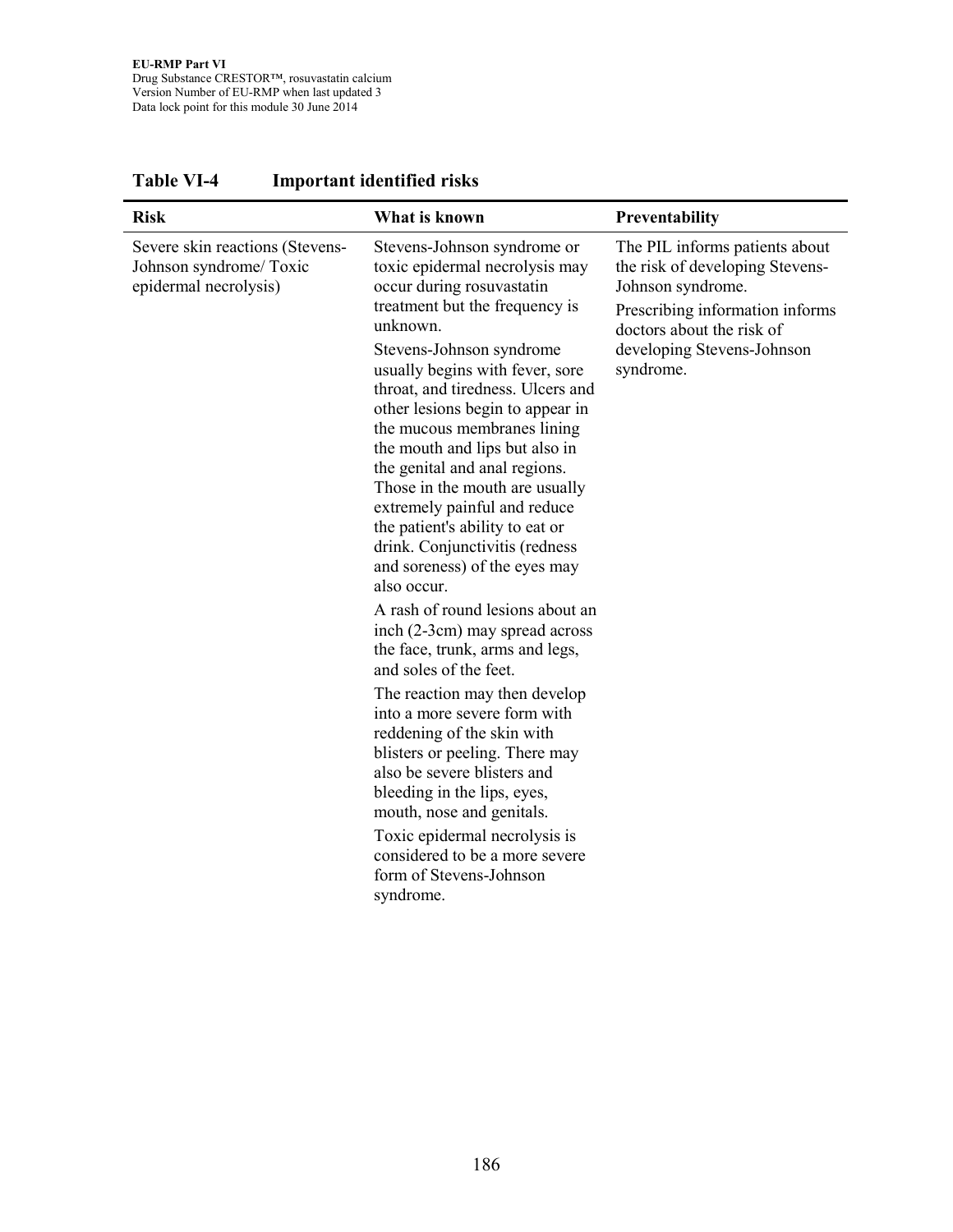| <b>Risk</b>                                                       | What is known                                                                                                                                                                                                                                                                                                                                                                                                                                                                                                                                                   | Preventability                                                                                                            |
|-------------------------------------------------------------------|-----------------------------------------------------------------------------------------------------------------------------------------------------------------------------------------------------------------------------------------------------------------------------------------------------------------------------------------------------------------------------------------------------------------------------------------------------------------------------------------------------------------------------------------------------------------|---------------------------------------------------------------------------------------------------------------------------|
| Tendon disorders                                                  | Tendon disorders may occur<br>during rosuvastatin treatment<br>but the frequency is unknown.<br>Patients with severe long-<br>standing familial<br>hypercholesterolaemia may be<br>predisposed to tendon rupture<br>due to tendon fragility. Other<br>risk factors for tendon rupture<br>include, but are not limited to,<br>sports-related injury, increasing<br>age, trauma, heavy lifting,<br>strenuous activity, mechanical<br>stress, and the use of<br>medications associated with<br>tendon rupture. Tendon rupture<br>can cause significant disability. | The PIL informs patients and<br>prescribing information informs<br>doctors about the risk of<br>developing tendon injury. |
| Damage to the nerves in hands<br>and feet (peripheral neuropathy) | Peripheral neuropathy may<br>occur during rosuvastatin<br>treatment but the frequency is<br>unknown. The nerve damage<br>varies from mild tingling and<br>altered sensation to irreversible<br>disabling damage in the most<br>severe cases. Early symptoms<br>usually resolve or improve upon<br>dose adjustment or<br>discontinuation of therapy.                                                                                                                                                                                                             | Prescribing information informs<br>doctors about the risk of<br>developing peripheral<br>neuropathy.                      |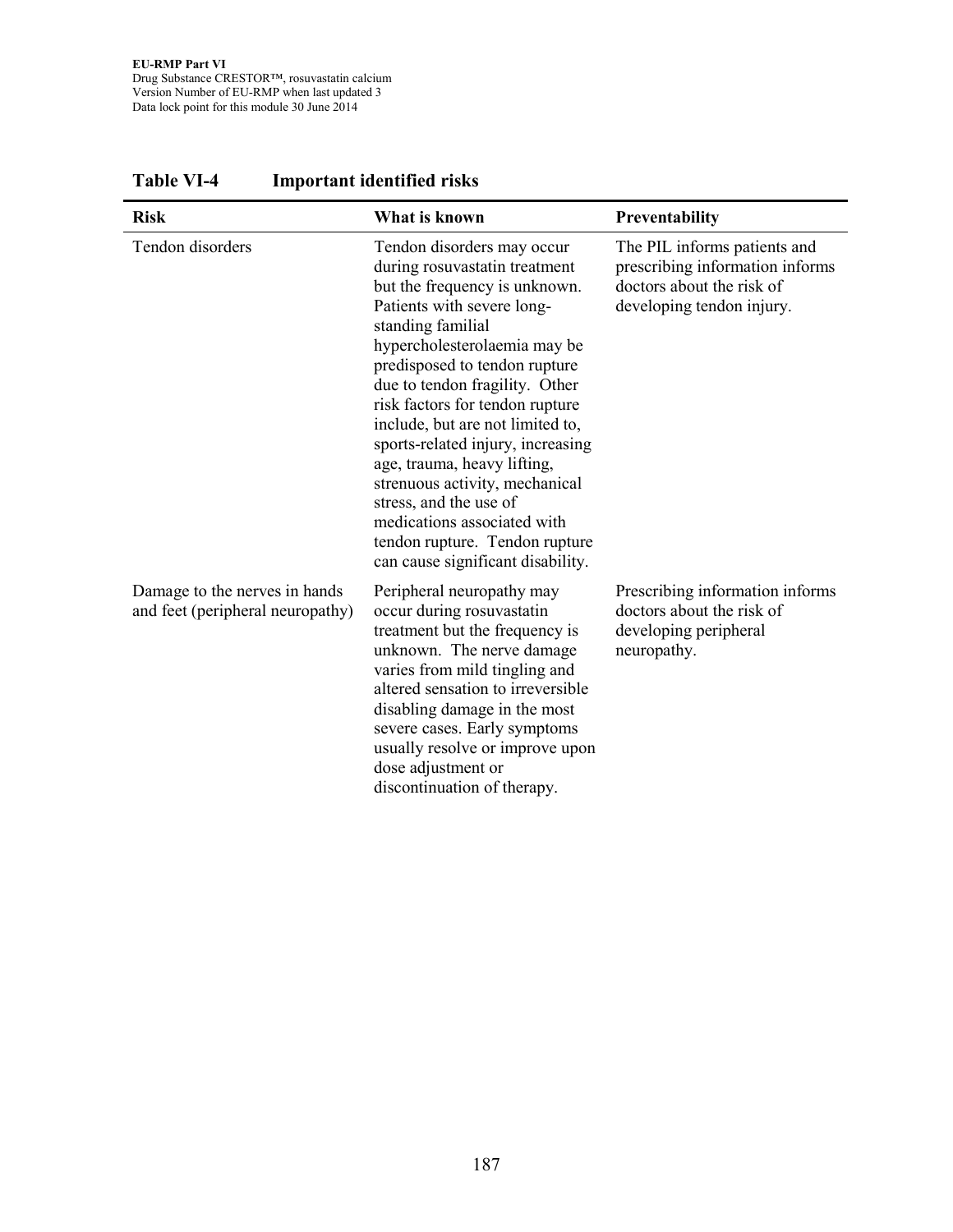| <b>Risk</b>                                                                                                                                                                                                                                                                                                                                                                                                                                                                                                                                                                                                                                   | What is known                                                                                                                                                                                                                                                                                                                                                                                                                                                                                                                                                                                                                                                                                                                                                                                                                                                                                                                                                                                                                                                                                                                                                                                                                        | Preventability                                                                                                                                                                                                                                                                                                                                                                                                                                                                                                                                                                                                                                                                                                                                                                                                                                                                                                                                                                                              |
|-----------------------------------------------------------------------------------------------------------------------------------------------------------------------------------------------------------------------------------------------------------------------------------------------------------------------------------------------------------------------------------------------------------------------------------------------------------------------------------------------------------------------------------------------------------------------------------------------------------------------------------------------|--------------------------------------------------------------------------------------------------------------------------------------------------------------------------------------------------------------------------------------------------------------------------------------------------------------------------------------------------------------------------------------------------------------------------------------------------------------------------------------------------------------------------------------------------------------------------------------------------------------------------------------------------------------------------------------------------------------------------------------------------------------------------------------------------------------------------------------------------------------------------------------------------------------------------------------------------------------------------------------------------------------------------------------------------------------------------------------------------------------------------------------------------------------------------------------------------------------------------------------|-------------------------------------------------------------------------------------------------------------------------------------------------------------------------------------------------------------------------------------------------------------------------------------------------------------------------------------------------------------------------------------------------------------------------------------------------------------------------------------------------------------------------------------------------------------------------------------------------------------------------------------------------------------------------------------------------------------------------------------------------------------------------------------------------------------------------------------------------------------------------------------------------------------------------------------------------------------------------------------------------------------|
| Important identified drug-drug<br>interactions:<br>Ciclosporin (used, for example,<br>after organ transplant to<br>suppress the immune system)<br>Various protease inhibitor<br>combinations with ritonavir<br>(used to fight HIV infection)<br>Gemfibrozil (used to lower<br>cholesterol)<br>Clopidogrel (used for thinning<br>the blood)<br>Eltrombopag (used to treat<br>abnormally low blood platelet<br>counts)<br>Dronedarone (used to treat<br>cardiac arrhythmias)<br>Warfarin (or any other drug<br>used for thinning the blood)<br>Fusidic acid (used to treat<br>bacterial infections)<br>Ezetimibe (used to lower<br>cholesterol) | Drugs that increase the levels of<br>rosuvastatin in the blood may<br>increase the risk of side effects.<br>Ciclosporin increases the levels<br>of rosuvastatin in the blood by<br>more than 7 times; rosuvastatin<br>does not significantly affect<br>ciclosporin levels in the blood.<br>Various protease inhibitor<br>combinations with ritonavir<br>increase rosuvastatin levels in<br>the blood by 0 to 3.1 times,<br>depending on the combinations.<br>Gemfibrozil increases the level<br>of rosuvastatin in the blood by<br>1.9 times.<br>Clopidogrel increases the level<br>of rosuvastatin in the blood by 2<br>times.<br>Ezetimibe increases the levels of<br>rosuvastatin in the blood by 1.2<br>times.<br>Eltrombopag increases the<br>levels of rosuvastatin in the<br>blood by 1.6 times.<br>Dronedarone increases the<br>levels of rosuvastatin in the<br>blood by 1.4 times.<br>Warfarin levels are not affected<br>by rosuvastatin, but as with<br>other HMG-CoA reductase<br>inhibitors, co-administration of<br>rosuvastatin may result in a rise<br>in INR (which tests how thin the<br>blood is).<br>Fusidic acid is predicted to<br>increase the levels of<br>rosuvastatin in the blood by up<br>to 2.6 times. | The PIL instructs patients to tell<br>their doctor to if they are taking<br>any other medicines, including<br>the following: ciclosporin (used<br>for example, after organ<br>transplants), warfarin or<br>clopidogrel (or any other drug<br>used for thinning the blood),<br>fibrates (such as gemfibrozil,<br>fenofibrate) or any other<br>medicine used to lower<br>cholesterol (such as ezetimibe),<br>fusidic acid (an antibiotic), or<br>ritonavir with lopinavir and/or<br>atazanavir.<br>Prescribing information informs<br>doctors to adjust the dose<br>according to the expected<br>increase in exposure for patients<br>taking one of these drugs at the<br>same time as rosuvastatin. They<br>are also advised that for patients<br>taking warfarin or any other<br>drug used for thinning the<br>blood, monitoring of INR is<br>recommended when starting,<br>stopping or changing<br>rosuvastatin therapy.<br>Rosuvastatin should not be<br>given to patients who are taking<br>ciclosporin. |

HIV Human immunodeficiency virus; HMG-CoA 3-hydroxy-3-methylglutaryl coenzyme A; INR International normalised ratio; PIL Patient information leaflet.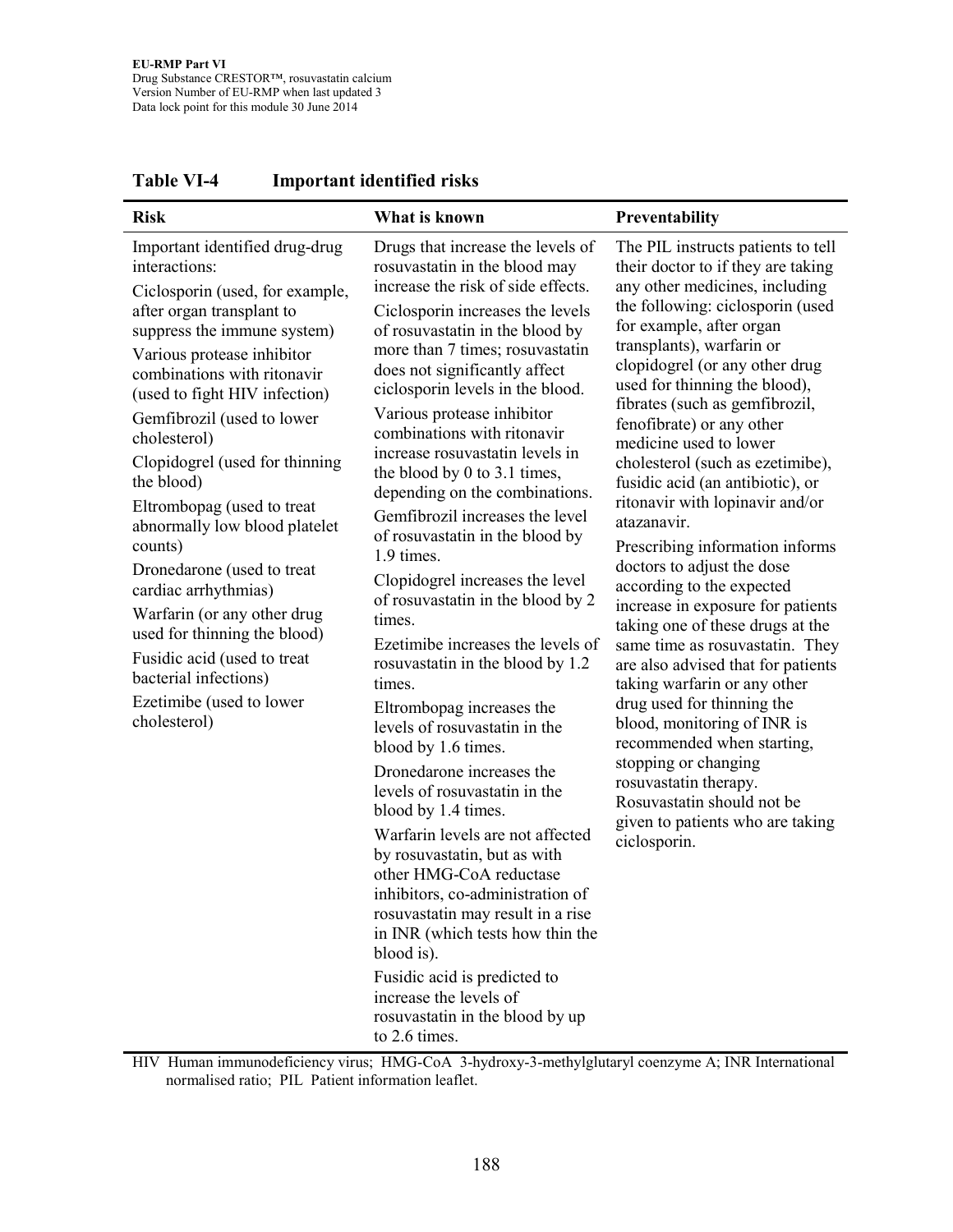| <b>Risk</b>                                                                                                  | What is known (Including reason why it is<br>considered a potential risk)                                                                                                                                                                                                                                                                                                                                     |
|--------------------------------------------------------------------------------------------------------------|---------------------------------------------------------------------------------------------------------------------------------------------------------------------------------------------------------------------------------------------------------------------------------------------------------------------------------------------------------------------------------------------------------------|
| Kidney damage/failure (Renal failure (including<br>acute and chronic renal failure) and renal<br>impairment) | As the kidneys normally filter waste products<br>from the blood, the symptoms of kidney damage<br>are often related to the buildup of these waste<br>products. The damage can be acute (may be able<br>to be reversed by treating the underlying cause) or<br>chronic (not reversible). Treatment usually<br>requires dialysis, which involves filtering the<br>waste products from the blood with a machine. |
|                                                                                                              | There is insufficient evidence of a possible causal<br>relationship between kidney damage/failure and<br>rosuvastatin use, but this potential risk is<br>monitored.                                                                                                                                                                                                                                           |
| Liver failure (hepatic failure, including hepatic<br>necrosis and fulminant hepatitis)                       | Liver failure occurs when large parts of the liver<br>become damaged beyond repair and the liver is no<br>longer able to function. It can be a serious<br>condition that demands urgent medical care.                                                                                                                                                                                                         |
|                                                                                                              | Most often, liver failure occurs gradually and over<br>many years. However, a more rare condition<br>known as acute liver failure occurs rapidly<br>(possibly in as little as 48 hours) and can be<br>difficult to detect initially.                                                                                                                                                                          |
|                                                                                                              | There is insufficient evidence of a possible causal<br>relationship between liver failure and rosuvastatin<br>use, but this potential risk is monitored.                                                                                                                                                                                                                                                      |
| Progressive motor neuron disease (Amyotrophic<br>lateral sclerosis)                                          | Amyotrophic lateral sclerosis is a motor neuron<br>disease characterised by progressive muscle<br>weakness. Most people with amyotrophic lateral<br>sclerosis die within 3 to 5 years of onset, usually<br>because the muscles that control breathing are<br>affected, leading to respiratory failure. There is no<br>cure for amyotrophic lateral sclerosis.                                                 |
|                                                                                                              | There is insufficient evidence of a possible causal<br>relationship between amyotrophic lateral sclerosis<br>and rosuvastatin use, but this potential risk is<br>monitored.                                                                                                                                                                                                                                   |

## **Table VI-5 Important potential risks**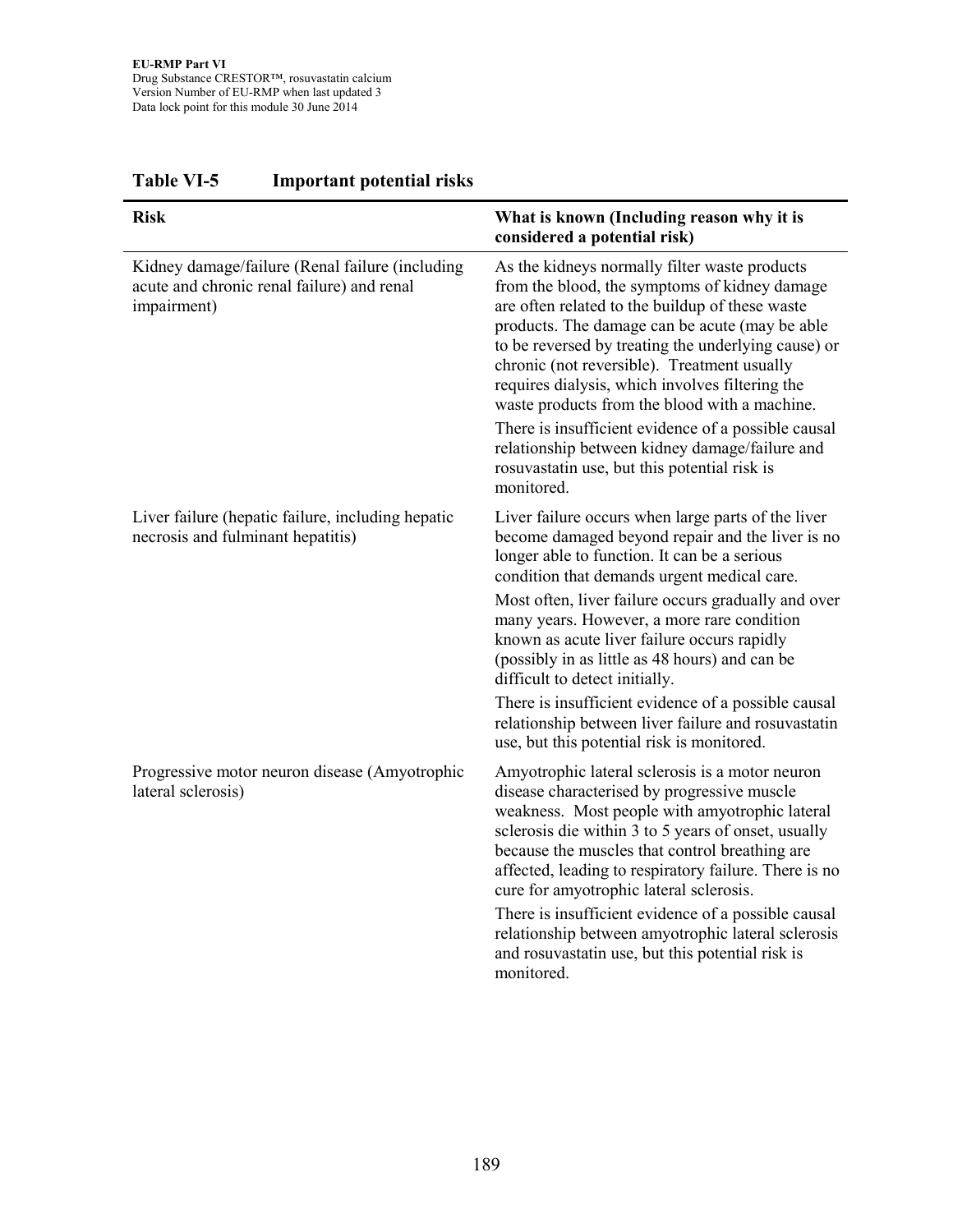| <b>Risk</b>                                                                                                   | What is known (Including reason why it is<br>considered a potential risk)                                                                                                                                                                                                                                                                                                                     |
|---------------------------------------------------------------------------------------------------------------|-----------------------------------------------------------------------------------------------------------------------------------------------------------------------------------------------------------------------------------------------------------------------------------------------------------------------------------------------------------------------------------------------|
| Lung disease (Interstitial Lung Disease)                                                                      | Interstitial Lung Disease is caused by<br>inflammation in the space between the air sacs of<br>the lungs and the blood vessels. Symptoms<br>include shortness of breath, dry cough and<br>deterioration in general health (fatigue, weight)<br>loss and fever). Exceptional cases of interstitial<br>lung disease have been reported with some<br>stating, especially with long-term therapy. |
| Important potential drug-drug interactions:<br>Fibrates other than gemfibrozil (used to lower<br>cholesterol) | Statins and fibrates are each known to increase<br>the risk of muscle problems. Therefore, the<br>combination of the two types of drugs may<br>increase the risk even further. Prescribing<br>information informs doctors that the 40 mg dose<br>should not be given to patients who have an<br>increased risk of developing muscle problems,<br>including patients taking fibrates.          |

#### **Table VI-5 Important potential risks**

| <b>Table VI-6</b> |  | <b>Missing information</b> |
|-------------------|--|----------------------------|
|-------------------|--|----------------------------|

| <b>Risk</b>                              | What is known                                                                                   |
|------------------------------------------|-------------------------------------------------------------------------------------------------|
| Children $\leq 6$ years of age           | The safety and efficacy of use in children younger<br>than 6 years of age has not been studied. |
| DDI studies in the paediatric population | DDI studies in the paediatric population have not<br>been performed.                            |

BMI Body Mass Index; DDI Drug-drug interaction

## **VI: 2.5 Summary of additional risk minimisation measures by safety concern**

#### **Table VI-7 Muscle effects and liver effects**

|  |  | <b>Risk minimisation measure(s)</b> |  |
|--|--|-------------------------------------|--|
|  |  |                                     |  |

Objective and rationale:

To maximise the use of the appropriate start dose of rosuvastatin and to emphasise the appropriate approach to reach the maximum dose of rosuvastatin.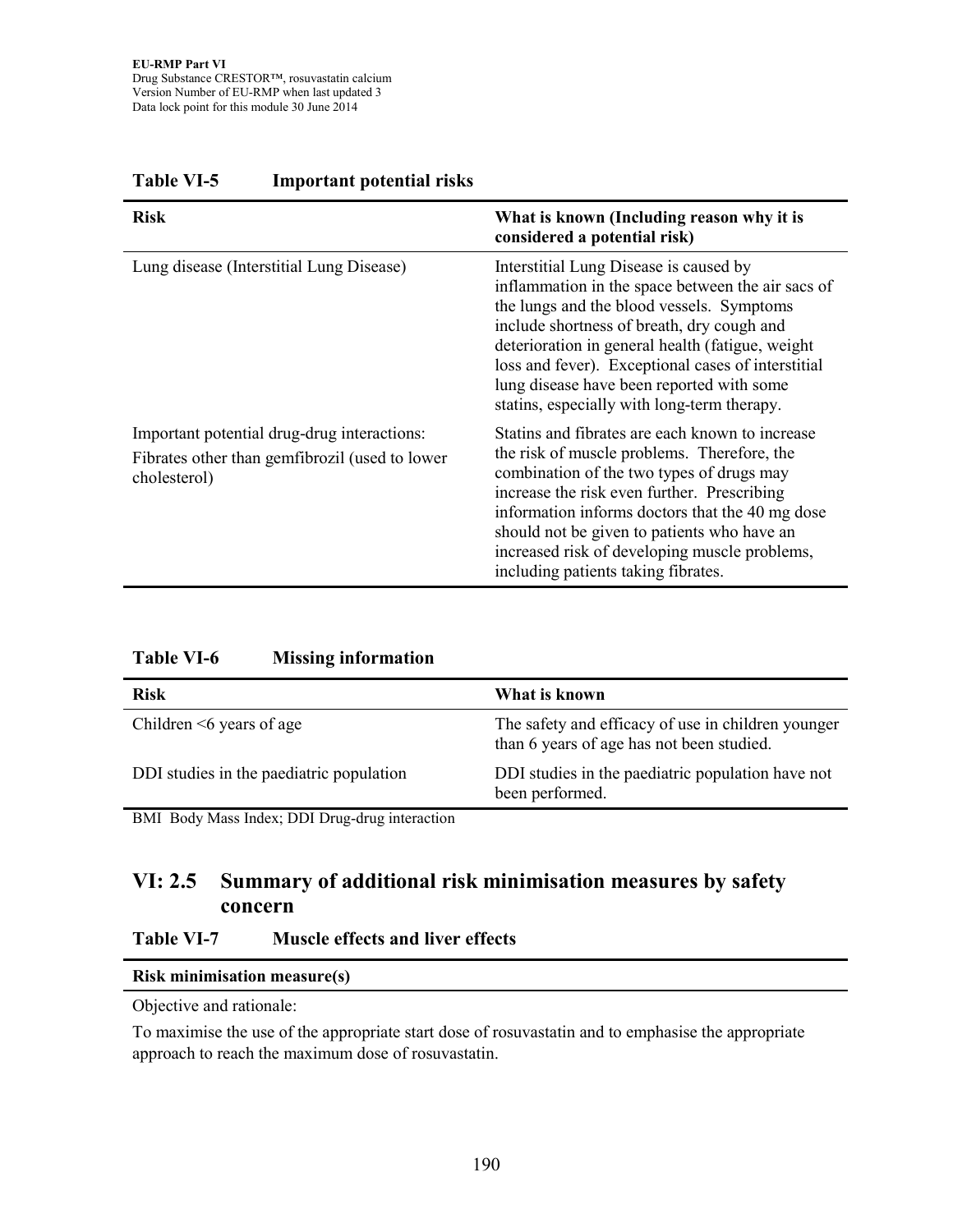#### **Table VI-7 Muscle effects and liver effects**

#### **Risk minimisation measure(s)**

Main additional risk minimisation measures:

- Communication to healthcare providers.
- Review of rosuvastatin usage.
- Restriction of samples.
- Educational activities.

#### **VI: 2.6 Planned post authorisation development plan**

| Study/activity<br>(including study<br>number)                                                                                | <b>Objectives</b>                                                                                                                                                                                                                                             | <b>Safety concerns</b><br>/efficacy issue<br>addressed                                                  | <b>Status</b> | <b>Planned date</b><br>for submission<br>of (interim<br>and) final<br>results |
|------------------------------------------------------------------------------------------------------------------------------|---------------------------------------------------------------------------------------------------------------------------------------------------------------------------------------------------------------------------------------------------------------|---------------------------------------------------------------------------------------------------------|---------------|-------------------------------------------------------------------------------|
| <b>HYDRA</b><br>(D3561C00004)<br>A randomized,<br>double-blind,<br>placebo-controlled,<br>multi-center, cross-<br>over study | To assess efficacy<br>of rosuvastatin 20<br>mg on<br>LDL-C, compared<br>to placebo, after 6<br>weeks of<br>treatment in<br>paediatric patients<br>with HoFH<br>To assess safety<br>and tolerability of<br>rosuvastatin in<br>paediatric patients<br>with HoFH | To see whether<br>rosuvastatin is<br>effective in treating<br>children and<br>adolescents with<br>HoFH. | Planned       | Q4 2015                                                                       |

#### **Table VI-8 List of studies in post authorisation development plan**

HeFH Heterozygous familial hypercholesterolaemia; HoFH Homozygous familial hypercholesteroaemia; LDL-C Low density lipoprotein cholesterol; PK Pharmacokinetic; Q Quarter.

#### **Studies which are a condition of the marketing authorisation**

The above study is not a condition of the marketing authorisation.